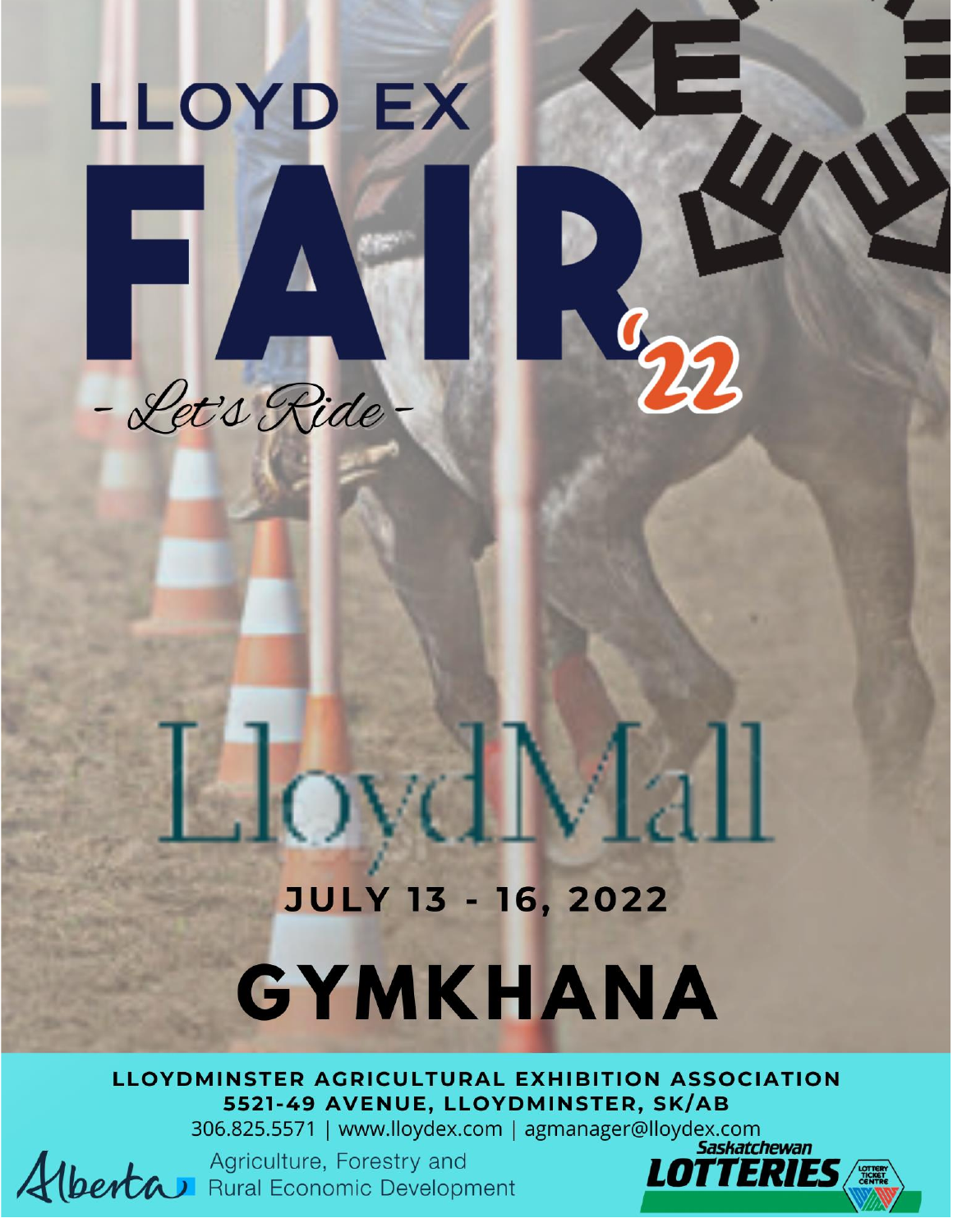# **"LloydMall" GYMKHANA**

# **Saturday, July 16th at 9:00 am**

Lloydminster Exhibition  $-5521 - 49<sup>th</sup>$  Avenue North Outside Horse Ring

#### **LLOYD EX FAIR GYMKHANA SHOW COMMITTEE**

Ron Weaver Maurice Benoit Jackie Detchon Kathy Dunsmore Kent Thompson Sharon Tingley Paul Valliere Gordon Ziegler Ray Foy

### **ADMISSION**

The Lloydminster Agricultural Exhibition is pleased to offer a special rate to our exhibitors: **Single day exhibitor passes @ \$15.00/person (includes \$0.71 GST) Four-day exhibitor passes @ \$60.00/person (includes \$2.86 GST)**

# **GYMKHANA HORSE ENTRY FEES**

**Pre-Entry Fee (on for before July 8, 2022 at 4:00pm) \$5.00 per class**

**Post Entry Fee (July 9 – July 16, 2022 at 8:30am) \$10.00 per class**

## **\*NO STALLS AVAILABLE**

Prizes in all classes (unless otherwise stated) If the classes are split the prize money will be split equally

> **1 st - \$10.00 2 nd - \$7.00 3 rd - \$5.00**

**PRIZE MONEY:** Prize Money will be available for each class at the end of the class. Please pick up your prize money at the show office. Once the prize money is given to the rider by the committee the money will be considered awarded and there will be **no recourse** from any rider at a later time.

Every rider will receive a prize when all the classes are over, must be present at ringside to receive prize.

#### *AGGREGATE AWARD*

*An overall aggregate will be awarded at the conclusion of the 3 Gymkhana events* Aggregate award will be tabulated from classes 1-30 at each of. the three events. Best time in Poles at the Final event will be used as the tie breaker for the Aggregate. **Three shows will be: LloydMall Event – Fair'22, July 16, 2022 2 nd Event – CPCA Finals, August 20, 2022 Final Event – September 17, 2022 NEW AGGREGATE AWARD**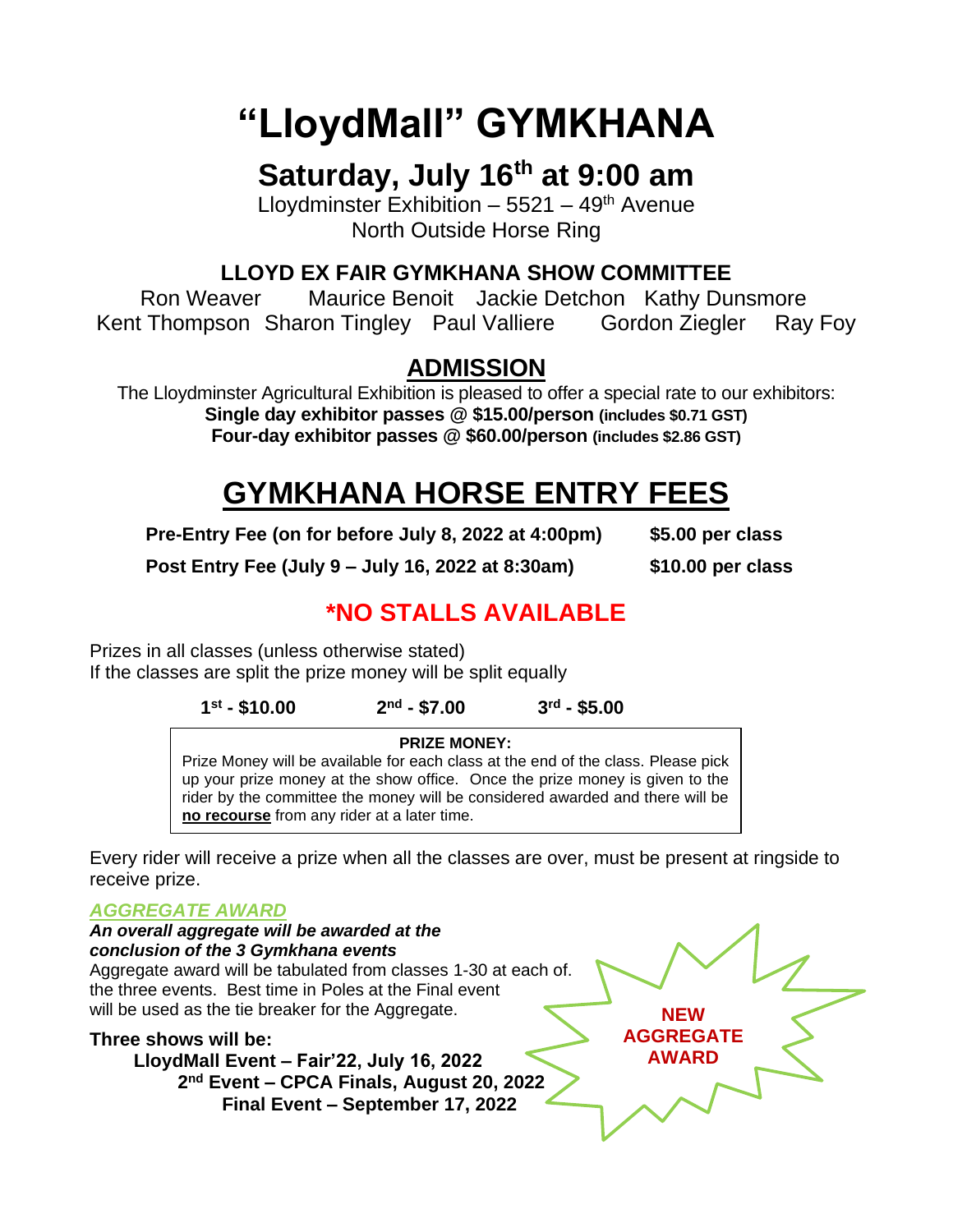# **Entry Guidelines for Gymkhana Events**

- 1. No refund of entry fees after July 8, 2022.
- 2. All exhibitors age as of January 1, 2022: Junior A – 15 to 17 years of age Junior B – 12 to 14 years of age Junior C – 11 years of age and under Adult – 17 years of age & older Masters- 50 years of age & older
- 3. One horse/rider combination per class.
- 4. Entry forms must be signed prior to competing in a class.
- 5. Proper western attire must be worn when competing.
- 6. All Juniors must wear an approved riding helmet in **ALL** classes. Helmets are recommended for all riders.
- 7. NO STALLIONS.

# **GYMKHANA HORSE SHOW SPONSORS**

**Homes To Go Mfg. Ltd. Fourth Meridian Farms Holtby Farms LloydMall**

# **Paradise Hill Ranch & Western Wear**

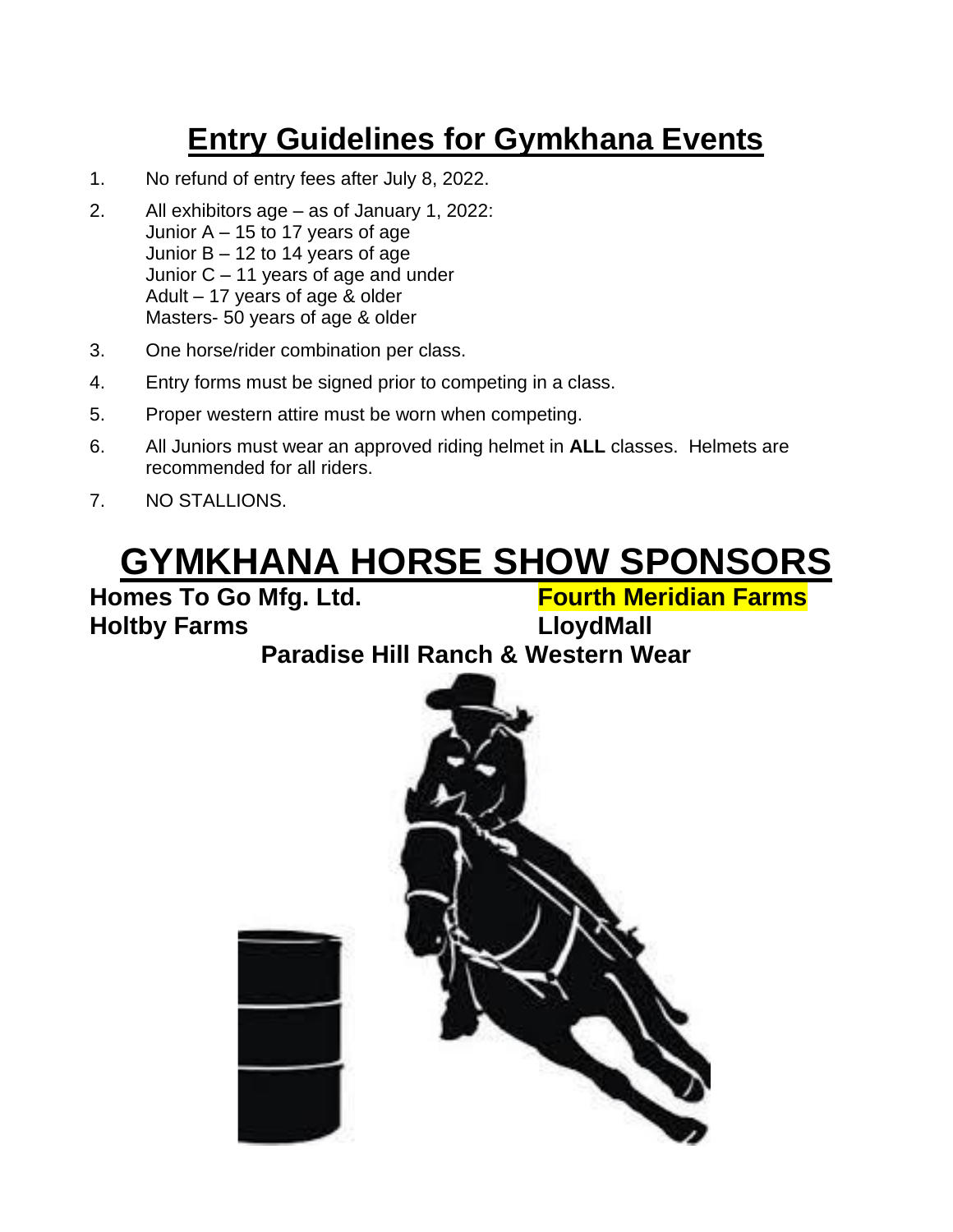# **CLASSES**

- 1. POLES, Junior C
- 2. POLES, Junior B
- 3. POLES, Junior A
- 4. POLES, Adult
- 5. POLES, Masters
- 6. BARRELS, Junior C
- 7. BARRELS, Junior B
- 8. BARRELS, Junior A
- 9. BARRELS, Adult
- 10. BARRELS, Masters
- 11. STAKE RACE, Junior C
- 12. STAKE RACE, Junior B
- 13. STAKE RACE, Junior A
- 14. STAKE RACE, Adult
- 15. STAKE RACE, Masters
- 16. RIDE & RUN, Junior A
- 17. RIDE & RUN, Junior B
- 18. RIDE & RUN, Junior C
- 19. RIDE & RUN, Adult
- 20. RIDE & RUN, Masters
- 21. TISSUE PAIRS, Junior A
- 22. TISSUE PAIRS, Junior B
- 23. TISSUE PAIRS, Junior C
- 24. TISSUE PAIRS, Adult
- 25. TISSUE PAIRS, Masters
- 26. EGG & SPOON, Junior A
- 27. EGG & SPOON, Junior B
- 28. EGG & SPOON, Junior C
- 29. EGG & SPOON, Adult
- 30. EGG & SPOON, Masters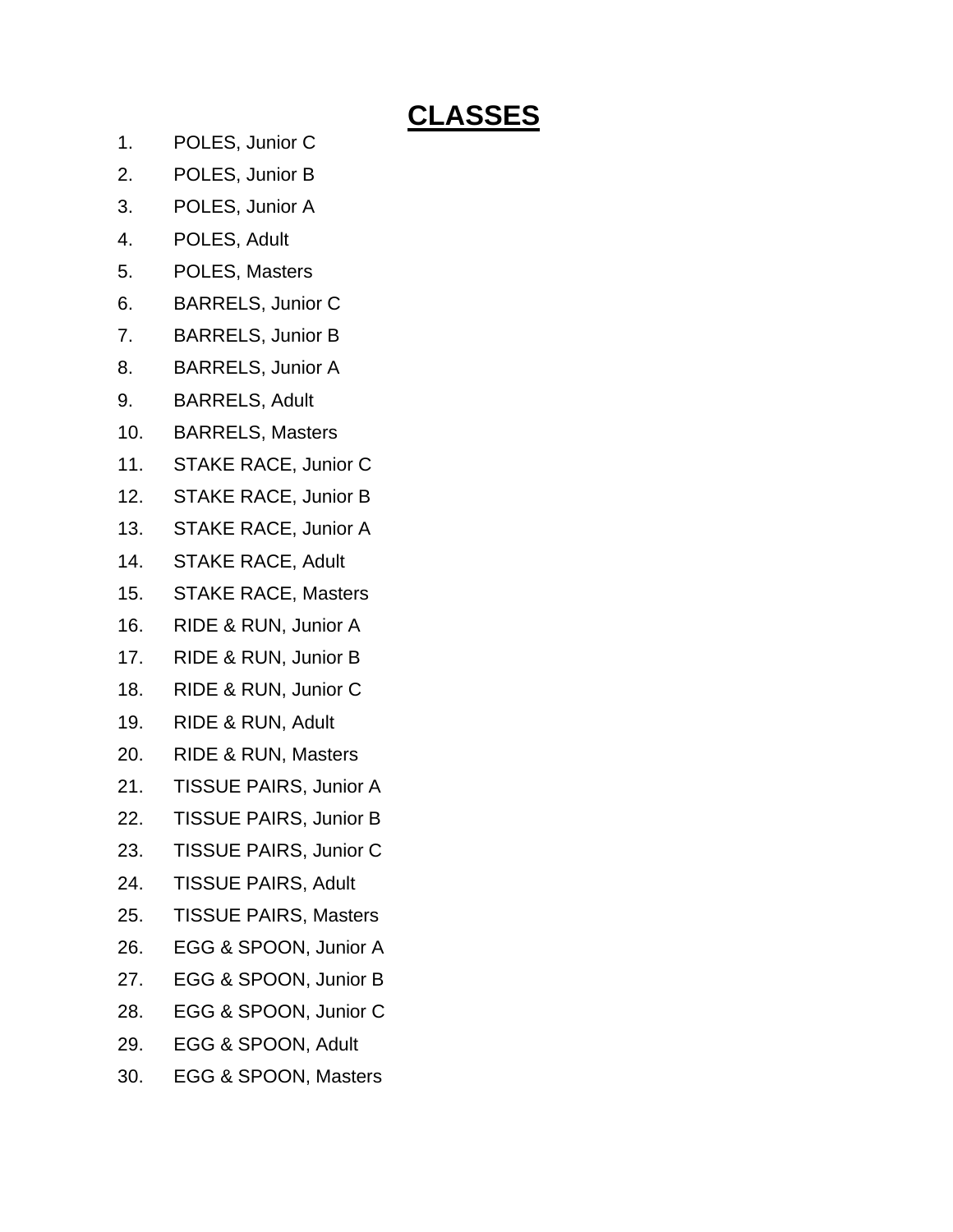#### **General Rules & Regulations**

- 1. The show will be held under the management of the Lloydminster Exhibition Association Ltd.
- 2. The show is open to all, but the Committee in charge reserves the right to refuse any entry. **ENTRY FORMS MUST BE SIGNED PRIOR TO COMPETING IN A CLASS.**
- 3. The date of birth of Youths & Juniors making entries must be stated on the entry form; In determining the child's age with regards to eligibility to compete in Youth & Junior Classes; the age as of January 1<sup>st</sup> of the current year, is to be considered the age of the child. All Youth & Junior entries to be signed by parent or guardian.
- 4. The Committee in Charge reserves the right to decide any point not covered by the rules and to correct any error or make any necessary alterations in the Rules and Prize List.
- 5. **Order of events subject to change by the Committee in Charge.** Exhibitors are requested to watch progress of the judging called into the ring. Animals must be in show ring promptly after being called. Exhibitors failing to comply with this rule will have their animals excluded. You are responsible to notify the gate of a tack change.
- 6. All horses being exhibited must be halter broke and must be securely tied or in the charge of a competent person. No horse shall be allowed to remain loose on the Grounds. **NO HORSE SHALL BE ALLOWED ON THE GROUNDS THAT IS NOT ENTERED FOR THE SHOW. DOGS MUST BE ON A LEASH AT ALL TIMES!**
- 7. All animals on the grounds will be subject to veterinary inspection if necessary. No animal having a contagious disease shall be allowed to occupy any stall or building on, or be admitted to, the Exhibition grounds, and if any animal has been admitted through an oversight, for any such disease, the Manager shall immediately order its removal from the grounds.
- 8. No person will be allowed to act as judge who is in any way interested in the exhibits that person is to judge. No person other than officials, stewards and attendants on duty, and the judge of the class may enter the show ring without the permission of the management.
- 9. The exhibitors and grooms are to appear in the ring neat, clean and wearing suitable western attire.

#### *10. INHUMANE TREATMENT OF A HORSE, INCLUDING POLLING, RAPPING OR OTHER ABUSE WILL NOT BE TOLERATED!*

- 11. **LIABILITY:** Notwithstanding anything to the contrary herein contained, it is understood that each entrant by the act of entry or exhibiting or consigning waives all claims against the Lloydminster Agricultural Exhibition Association Ltd., and/or any of the members, officers or agents thereof for any personal injury, animal injury or death, loss or damage which he, his employees, helpers and/or property may sustain in any way arising out of the operations or activities of the said Company, by any of his helpers or employees or their executors, administrators or assigns, and that any helpers or assistant introduced to or engaged by the entrant through the said Company or through its members, officers or agent shall be at the sole risk and responsibility of such entrant.
- 12. Exhibitors or consignors of animals are liable to occasional accidents, injury or damage to persons coming into contact with them, and therefore shall guard their exhibits and protect the public from coming in contact herewith, and every such exhibitor shall indemnify the Lloydminster Agricultural Exhibition Association Ltd. from and against all claims and demands, costs, charges and expenses which it may incur, suffer or be put to, by reason of an accident or of any such exhibit not being properly guarded or the public not being protected therefrom. The Directors and Committee Members, who will be taking every precaution, cannot hold themselves responsible for any damage to or loss of exhibits.
- 13. All protests shall be made in writing and accompanied by a deposit of \$100.00, which deposit shall be forfeited if protest is not sustained. Said protest shall state plainly, the cause of the complaint or appeal and shall be filed with the Secretary the same day as the decision complained of is made and not later than 3:00 p.m. if made on the last day. Such protests shall be dealt with by the Committee in Charge of the department in which the protest is made as soon as they may deem best; and the decision shall be final. In event of the Committee being unable to come to a decision, the Board of Directors shall deal with the protest.
- 14. Upon any act of discourtesy or disobedience to the Show Secretary, Show Committee members, office staff, grounds staff, stabling superintendent, judges, steward, or any other show official on the part of owner, groom, driver or rider, the entry may be disqualified, and the owner shall forfeit his entry fees and any prize money that he may be otherwise due. The management reserves to itself the power to remove any exhibitor, groom, or animal from the show without being liable for compensation.

#### 15. *All exhibitors are responsible for their own liability insurance; a copy must be available upon request*

16. Should any questions or dispute arise, not provided for in the rules, it shall be referred to the Committee in Charge.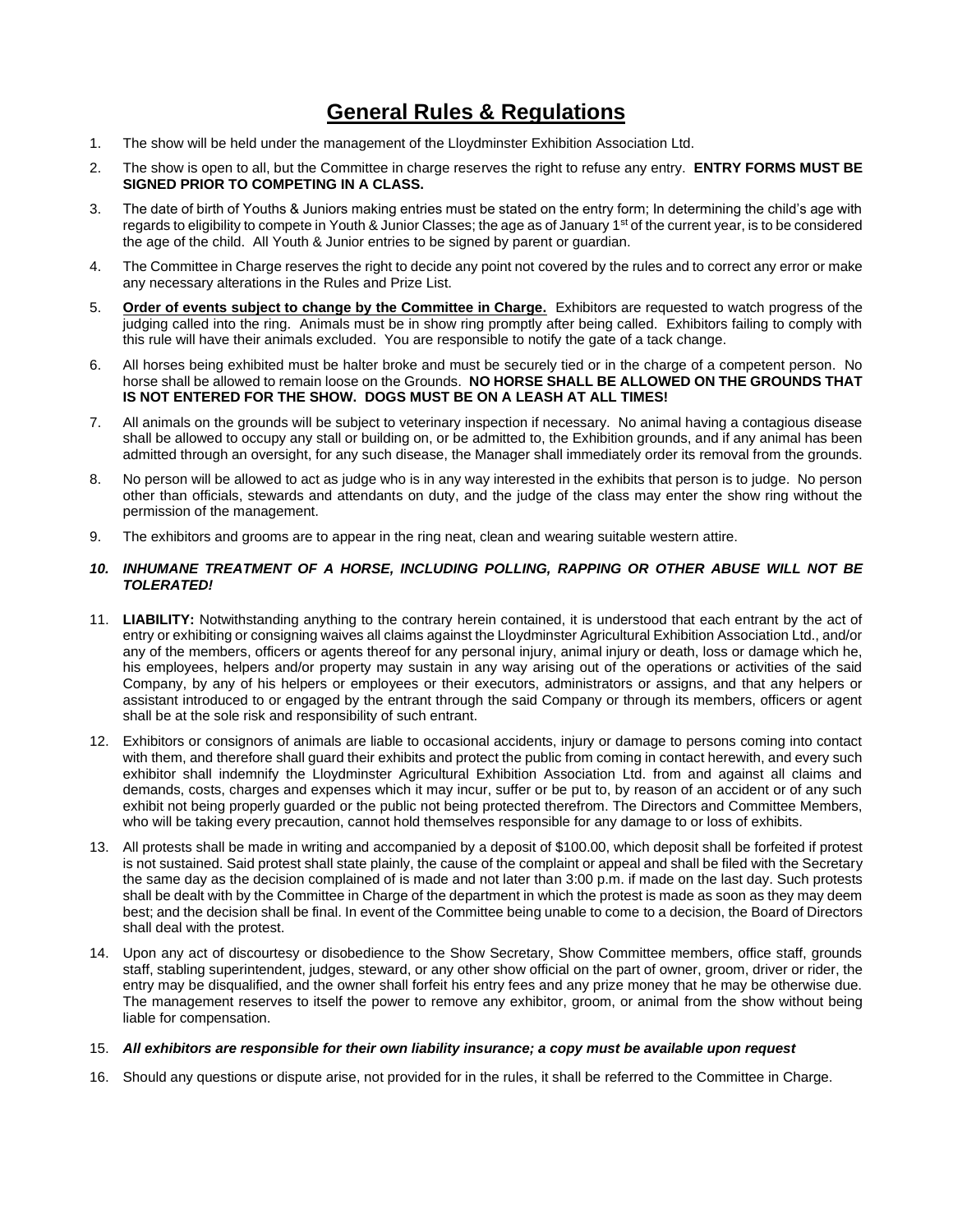## **LLOYD EX FAIR GYMKHANA EVENT** Saturday, July 16<sup>th</sup> at 9:00am North Outside Horse Ring *~ NO REFUNDS after July 08, 2022 ~* Name of Horse: Exhibitor Name: Date of Birth: Age: Age: 1999 Address: and the contract of the contract of the contract of the contract of the contract of the contract of the contract of the contract of the contract of the contract of the contract of the contract of the contract of t City, Prov: Postal Code: Telephone: Email Address: Entry Fee (circle one) Class Number **July 8 or earlier July 9 to 16**  $$5.00$   $$10.00$   $$$  $$5.00$   $$10.00$   $$$  $$5.00$   $$10.00$   $$$  $$5.00$   $$10.00$   $$$  $$5.00$   $$10.00$   $$$  $$5.00$   $$10.00$   $$$

1-Day Exhibitor Passes \$15.00 (includes \$0.71 GST) Service Fee for Credit Card Payment  $\frac{\$5.25}{35.285}$ \$5. + \$0.25 GST \$ **Total \$**

I hereby acknowledge that I have carefully read the "Rules & Regulations" and that I make these entries in accordance therewith and at my own risk. The Rider must sign. If the rider is under 18, the Rider & the Parent/Guardian must sign.

Rider Signature:

Parent/Guardian Signature:

**ETRANSFER:** [accounting@lloydexh.com](mailto:accounting@lloydexh.com) (subject – **Gymkhana**)

#### **MAKE CHEQUE PAYABLE TO:**

Lloydminster Agricultural Exhibition Association Box 690, Lloydminster, SK S9V 0Y7 Ph: (306) 825-5571; Fax: (306) 825-7017 Contact: Shelly Ann Dodgson [agmanager@lloydex.com](mailto:agmanager@lloydex.com)

#### Office Use: Amount: \_\_\_\_\_\_\_\_  $Invoice #: ____________$ Date: \_\_\_\_\_\_\_\_\_\_\_\_\_

#### **VISA & MASTERCARD ACCEPTED FOR PAYMENT**

Card #: \_\_\_\_\_\_\_\_\_\_\_\_\_\_\_\_\_\_\_\_\_\_\_\_\_\_\_\_ Expiry: \_\_\_\_\_\_ CVV: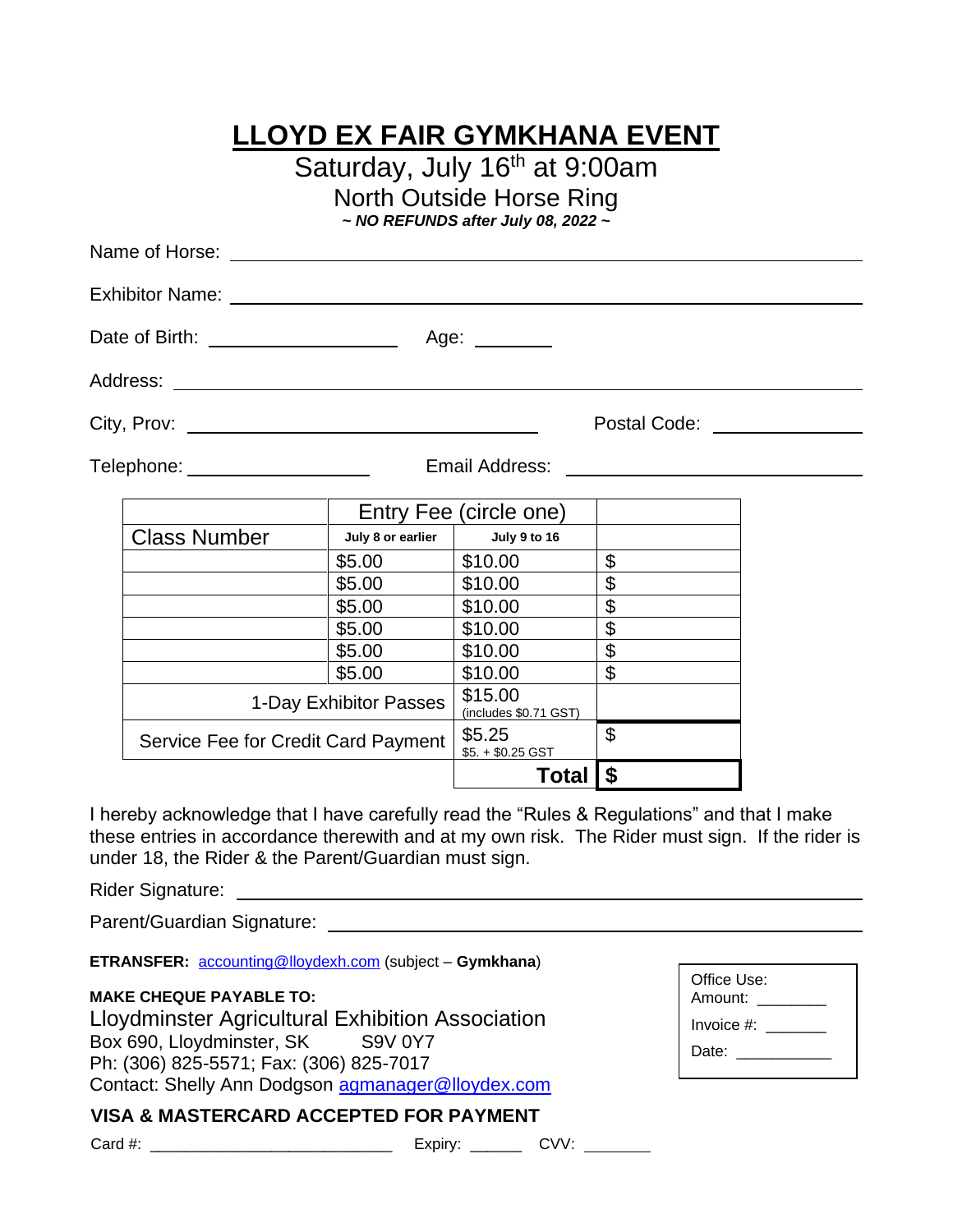| LLOYD EX "2ND"- CPCA FINALS GYMKHANA EVENT |                                                                                                                                  |                             |                                              |                            |  |  |  |
|--------------------------------------------|----------------------------------------------------------------------------------------------------------------------------------|-----------------------------|----------------------------------------------|----------------------------|--|--|--|
|                                            | Saturday, August 20 <sup>th</sup> at 9:00am<br><b>North Outside Horse Ring</b><br>$\sim$ NO REFUNDS after August 12, 2022 $\sim$ |                             |                                              |                            |  |  |  |
|                                            |                                                                                                                                  |                             |                                              |                            |  |  |  |
|                                            |                                                                                                                                  |                             |                                              |                            |  |  |  |
|                                            |                                                                                                                                  |                             |                                              |                            |  |  |  |
|                                            |                                                                                                                                  |                             |                                              |                            |  |  |  |
|                                            | Postal Code: _______________                                                                                                     |                             |                                              |                            |  |  |  |
|                                            | Telephone: Telephone:                                                                                                            |                             | Email Address: <u>______________________</u> |                            |  |  |  |
|                                            |                                                                                                                                  |                             | Entry Fee (circle one)                       |                            |  |  |  |
|                                            | <b>Class Number</b>                                                                                                              | August 12 or<br>earlier     | August 13-20                                 |                            |  |  |  |
|                                            |                                                                                                                                  | \$5.00                      | \$10.00                                      | $\frac{1}{2}$              |  |  |  |
|                                            |                                                                                                                                  | \$5.00                      | \$10.00                                      | $\overline{\mathcal{S}}$   |  |  |  |
|                                            |                                                                                                                                  | \$5.00                      | \$10.00                                      | $\overline{\mathcal{S}}$   |  |  |  |
|                                            |                                                                                                                                  | \$5.00                      | \$10.00                                      | \$                         |  |  |  |
|                                            |                                                                                                                                  | \$5.00                      | \$10.00                                      | \$                         |  |  |  |
|                                            |                                                                                                                                  | \$5.00                      | \$10.00                                      | $\boldsymbol{\mathsf{\$}}$ |  |  |  |
| Service Fee for Credit Card Payment        |                                                                                                                                  | \$5.25<br>$$5. + $0.25$ GST | $\mathfrak{P}$                               |                            |  |  |  |
|                                            |                                                                                                                                  |                             | <b>Total</b>                                 | \$                         |  |  |  |

I hereby acknowledge that I have carefully read the "Rules & Regulations" and that I make these entries in accordance therewith and at my own risk. The Rider must sign. If the rider is under 18, the Rider & the Parent/Guardian must sign.

Rider Signature:

Parent/Guardian Signature: \_\_\_\_\_\_\_\_\_\_

**ETRANSFER:** [accounting@lloydexh.com](mailto:accounting@lloydexh.com) (subject – **Gymkhana**)

#### **MAKE CHEQUE PAYABLE TO:**

Lloydminster Agricultural Exhibition Association Box 690, Lloydminster, SK S9V 0Y7 Ph: (306) 825-5571; Fax: (306) 825-7017 Contact: Shelly Ann Dodgson [agmanager@lloydex.com](mailto:agmanager@lloydex.com)

| Office Use:<br>Amount: |  |
|------------------------|--|
| Invoice $#$ :          |  |
| Date:                  |  |

| VISA & MASTERCARD ACCEPTED FOR PAYMENT |  |  |  |
|----------------------------------------|--|--|--|
|                                        |  |  |  |

Card #: \_\_\_\_\_\_\_\_\_\_\_\_\_\_\_\_\_\_\_\_\_\_\_\_\_\_\_\_ Expiry: \_\_\_\_\_\_ CVV: